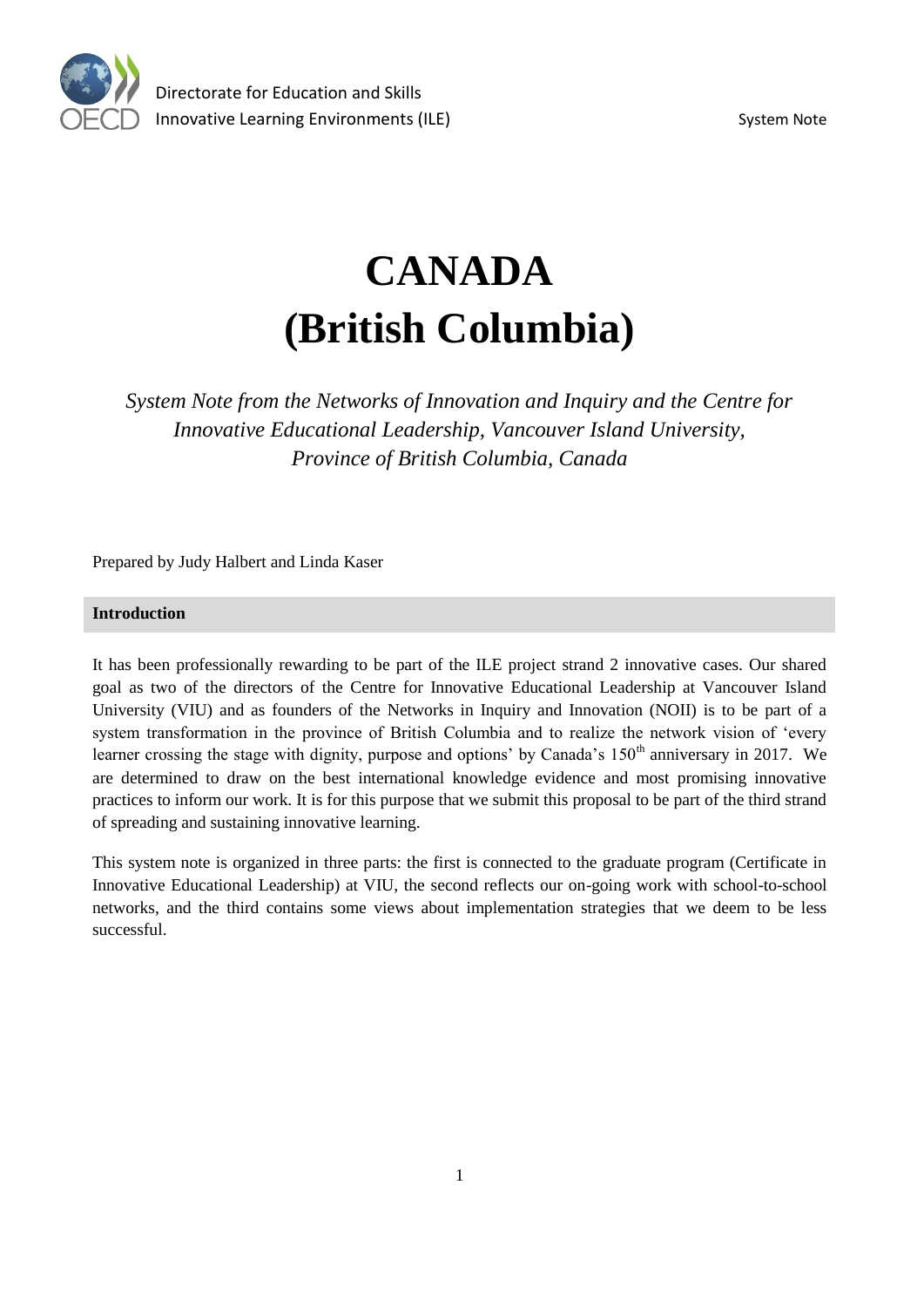

# **CASE 1: Certificate for Innovative Educational Leadership (CIEL) – Vancouver Island University**

# **1. Aims**

This program has been designed as an intensive one-year graduate program for formal and informal leaders interested in transforming their schools to higher levels of quality and equity through focused inquiry and innovative practice. This program has been inspired by our shared work with hundreds of schools and thousands of educators across BC in an inquiry network over the past decade, our determination to create strong graduate programs that are located in a Canadian university and informed by international research and practice, and our previous experience with a successful graduate certificate program at the University of Victoria.

Critical issues facing educators in this province are the underachievement of Aboriginal youth, the intellectual disengagement of many adolescent learners as evident from national and provincial survey data, and the need to create more engaging and relevant learning environments for all learners. The province has been involved in consultations that have led to the publication of a new educational plan focused on creating greater flexibility and choice, more personalized learning, higher quality teaching and learning, high standards and learning empowered by technology. The political climate in British Columbia is challenging and sometimes the disputes between the government and the teachers' association can derail the best of plans. It is partly for this reason that we have sought to establish 'third spaces' outside the rhetoric of conflict where educators can engage in inquiry, experience new learning and try out new practices that will benefit their learners.

The participants in the CIEL program come from a range of backgrounds and settings. They are early, mid and later career educators. They work in small remote rural schools serving primarily Aboriginal communities and in large complex urban settings. While the first cohort of participants were all from this province, the program is designed to be accessible to anyone anywhere in the world and the second cohort, beginning in August 2012, includes participants from Asia and other parts of Canada.

# **2. Leadership and Partners**

In the design phase of this program an advisory group was established. This consisted of school district superintendents, Ministry staff, school principals, and faculty from VIU. International research has also informed the design of the program. Please see attached "Developing New School Leaders: Application of International and Local Knowledge to Practice," Kaser, L., & Halbert, J. (2010) in *School Leadership International Perspectives,* Stephan Huber editor, Springer Publications. Informal partnerships with the Ministry of Education and other faculties of education are on-going and a strong partnership with the BC Principals' and Vice Principals' Association is in place. A partnership with the Vancouver School Board provides for space for the summer program.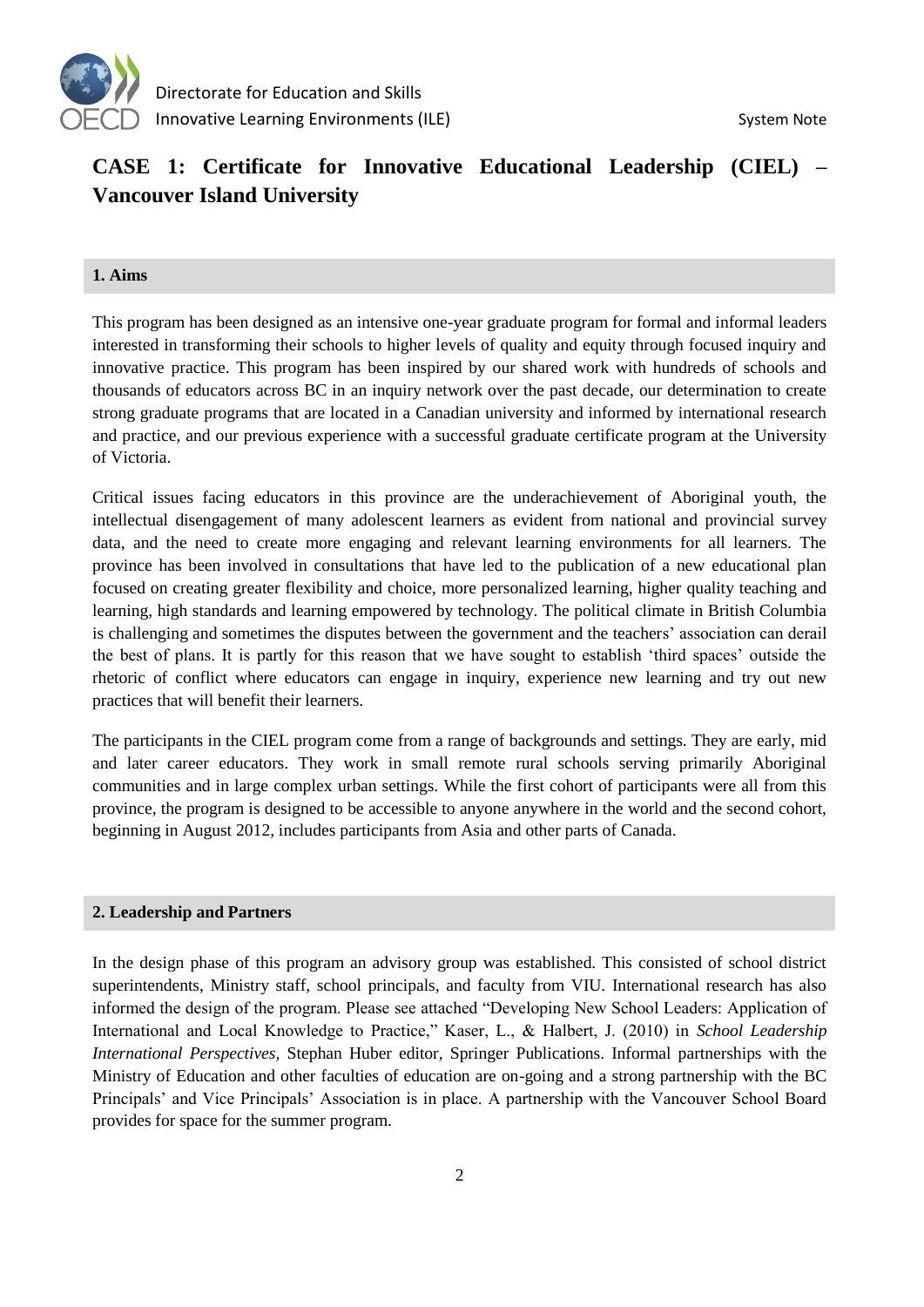

## **3. Strategies and activities**

The program is designed to immerse participants first in the research knowledge about learning and leadership through an intensive face-to-face summer institute and then to take informed action during the school year. Working with a spiral of inquiry (*Spirals of Inquiry for Equity and Quality*, in press 2012 Halbert & Kaser), each participant identifies a key challenge for learners in their setting and designs new approaches following the phases of the inquiry spiral during the school year. Regular reflections on the process of their inquiry as well as responses to a range of readings and on-line resources take place as part of an on-line community.

In addition, participants are asked to explore the case studies from the ILE project, identify a case that is of particular interest, do additional research on the case, and then demonstrate how they will apply ideas from the international case to their own setting. The program culminates with a second summer institute scheduled in a way that those continuing to the masters program can do so seamlessly. During the second summer, participants provide a visual presentation of the ways they have applied their new learning and what they are seeing as a result. For a more complete description of the CIEL program, please see <http://goo.gl/1txxw>

# **4. Context**

British Columbia is by most measures a high performing system in terms of both quality and equity. Yet, significant inequities exist and the political educational context is challenging. Tensions between the teacher association and the government have sometimes made it difficult for sustained progress at the system-wide level to take place. Until relatively recently, there has been limited understanding of the importance of indigenous ways of knowing in supporting Aboriginal learners. Several universities from outside Canada, with limited knowledge of local contexts, provide graduate programs within school districts. Most times, cohort groups in these graduate programs are from a single school district. This significantly limits the range of perspectives that can so enrich learning.

CIEL provides a space where formal and informal leaders can learn together as equals. A strong emphasis on indigenous ways of knowing makes this program particularly relevant in the BC context. Both Canadian and international perspectives are central to the curriculum. The diversity of learners is encouraged through a blended model and a structure that works for learners from diverse locations. One of the key aspects of the CIEL is the link with NOII (see below) and a regular spring learning seminar that provides a consistent way to support on-going connections and collaboration.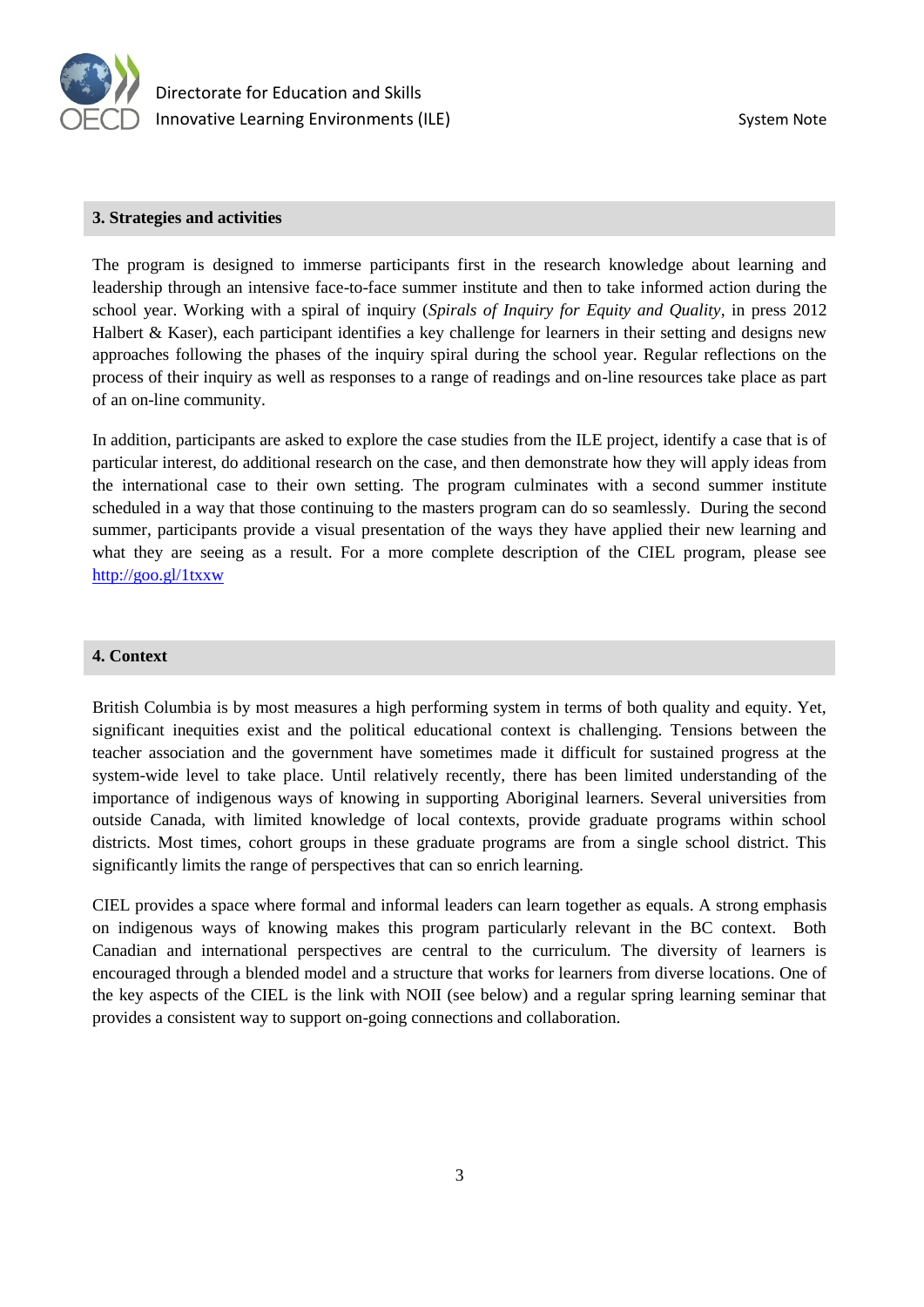

# **5. Resources**

Participants pay fees that compare favourably with other graduate programs. The Vancouver School Board, mentioned above, provides a location for the summer institute and technological access at no cost as part of their partnership with the program. School districts may support the participation of local educators at their discretion. VIU pays the salaries of the instructors and provides all the supports open to regular graduate students.

## **6. Development over Time**

The CIEL program was initiated in 2011. CIEL builds on the experiences that Judy Halbert & Linda Kaser had in leading a similar program (CSML – Certificate in School Management and Leadership) at the University of Victoria from 2005-2010. It was a conscious decision to move the program to VIU with its emphasis on innovation and connections with practice. While many of the core design principles have stayed in place, the major emphasis on innovative learning environments, learning from international case studies, and applying that knowledge in a local context are new and important developments.

## **7. Evidence of effectiveness and efficiency**

At this point the evidence of the effectiveness and efficiency of the program comes from feedback from participants and their supervisors in their school districts. The feedback has been very positive with impressive changes taking place in a number of locations as a result of the leadership of the CIEL participants. Several of the changes being made are a direct result of the exploration of the innovative learning environment case studies. A proposal for a formal research study on the impact of the program is under discussion. A review of the earlier program at the University of Victoria provided strong evidence of the impact on learners and learning environment from the leadership work of the participants in that program. A copy of the full report is attached to this submission.

# **8. Success Factors**

Among the factors that are contributing to the success of the CIEL program are:

- A supportive Dean and faculty
- Current knowledge base and international connections of the lead instructors
- A mix of international perspectives and local contexts
- A blended program of face-to-face and on-line learning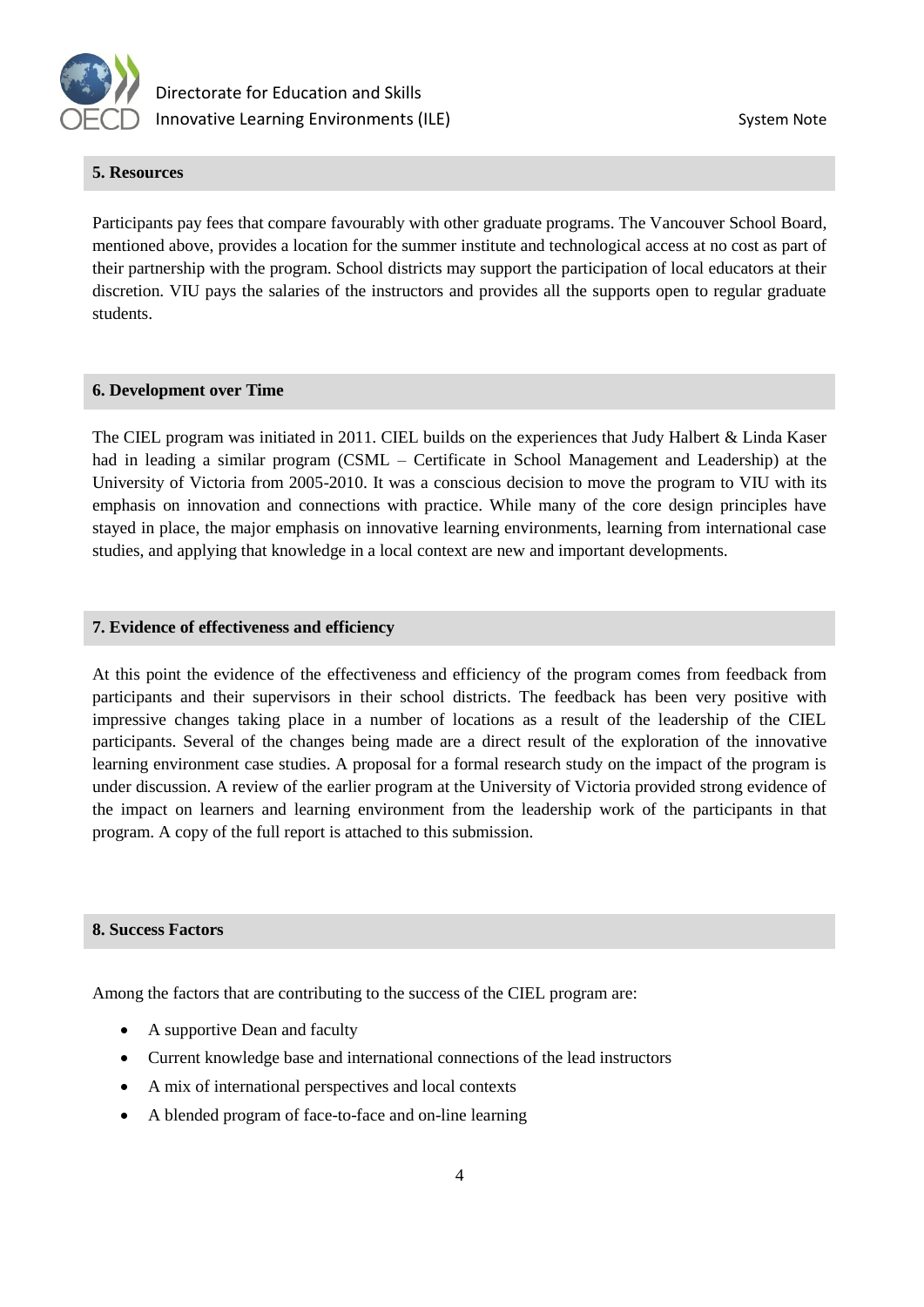

- A disciplined approach to innovation focused on equity and quality through a research-informed spiral of inquiry
- Clarity about leadership mindsets and behaviors that influence learning
- Interdependent coaching groups
- A judicious weaving of indigenous wisdom, strong research-based and evidence informed practice with new and innovative approaches.

## **9. Tensions and impediments**

Provincially, one of the major challenges is to ensure that system changes are based on deep understandings of learning and learners and not on what is currently seen as trendy. For instance, scores if not hundreds of BC educators have visited High Tech High in San Diego over the past few years. Without the opportunity to seriously unpack the learning principles and designs in this one setting, rushing to replicate this one model could become yet another initiative tried and then rejected as educator motivation falters. We have written elsewhere (see attached *Inquiring learning environments: new mindsets required*, CSE April 2012) that innovation is about recognizing that old forms are not working for all learners, identifying what the key needs of learners are, and then creating new forms based on knowledge about what does work. One of the goals of the CIEL program is to ensure that all participants have a deep understanding of the learning sciences research so effectively presented in *The Nature of Learning* as a basis for designing more innovative practices appropriate in local contexts. Educators need to understand the *why* of changes as well as the *how* – and we are working hard to ensure the knowledge of CIEL participants goes well beyond a shallow or superficial set of understandings.

# **10. Sources**

www.viu.ca

CIEL blog <http://ciel1.edublogs.org/>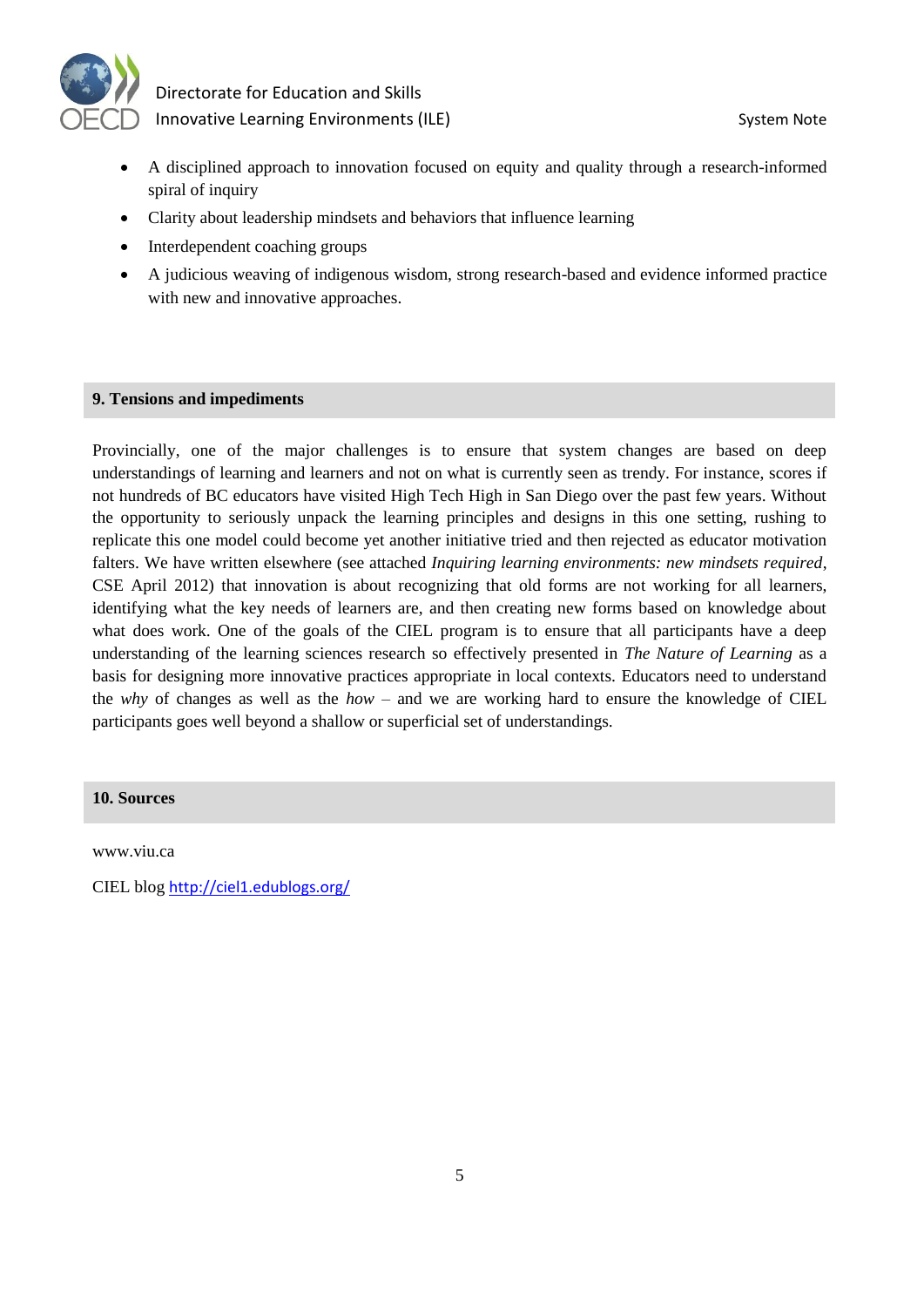

# **CASE 2. Networks of Inquiry and Innovation**

# **1. Aims**

The Networks of Inquiry and Innovation in British Columbia include three specific networks – the Network of Performance Based Schools (NPBS), the Aboriginal Enhancement Schools Network (AESN), and the Healthy Schools Network (HSN)– and are directly associated with a number of other provincial initiatives including a recently announced Early Reading Success network and a rural school literacy project. While each of these networks and initiatives has a slightly different focus, the main principles guiding the work are the same: achieving high equity and quality for all BC learners through inquiry, application of strong evidence-based practices, respect for indigenous ways of knowing, and the development of new and innovative approaches to the 'wicked' issues of success for all groups of learners, intellectual engagement and ownership of learning.

The original network, NPBS, was formed in 1999 to encourage voluntary teacher use of a well-developed set of learning progressions, called the BC performance standards. From its inception, team inquiry, leadership across roles, participation across districts, and the development of expertise in formative assessment to deepen learner ownership have been central to the work. In 2012 the networks have expanded to include 16 regions of the province with upwards of 500 schools involved in one way or another.

# **2. Leadership and Partners**

The main leadership for the networks originally came from Judy Halbert and Linda Kaser with financial support provided by the Ministry of Education. While financial support from the province has declined recently, a number of school districts provide support for school participation, the federal government provides some support for AESN, and the Directory of Agencies of School Health (DASH) supports the Healthy Schools Network. 55 regional leaders across the province provide voluntary and invaluable leadership to the networks. Vancouver Island University has become an important partner to this work in recent years.

# **3. Strategies and activities**

The design for the network participation is straightforward. School teams identify an area of important student learning, generate a focused question, agree to use the BC performance standards or other valid measures for determining growth, attend local meetings – either on line or face-to-face, share the findings from their inquiry at regional year end sessions, and submit a short case study for publication on the web. Upon completion of the network inquiry, we have been able to provide a small recognition grant to school (\$300-\$500 range) to acknowledge their contribution.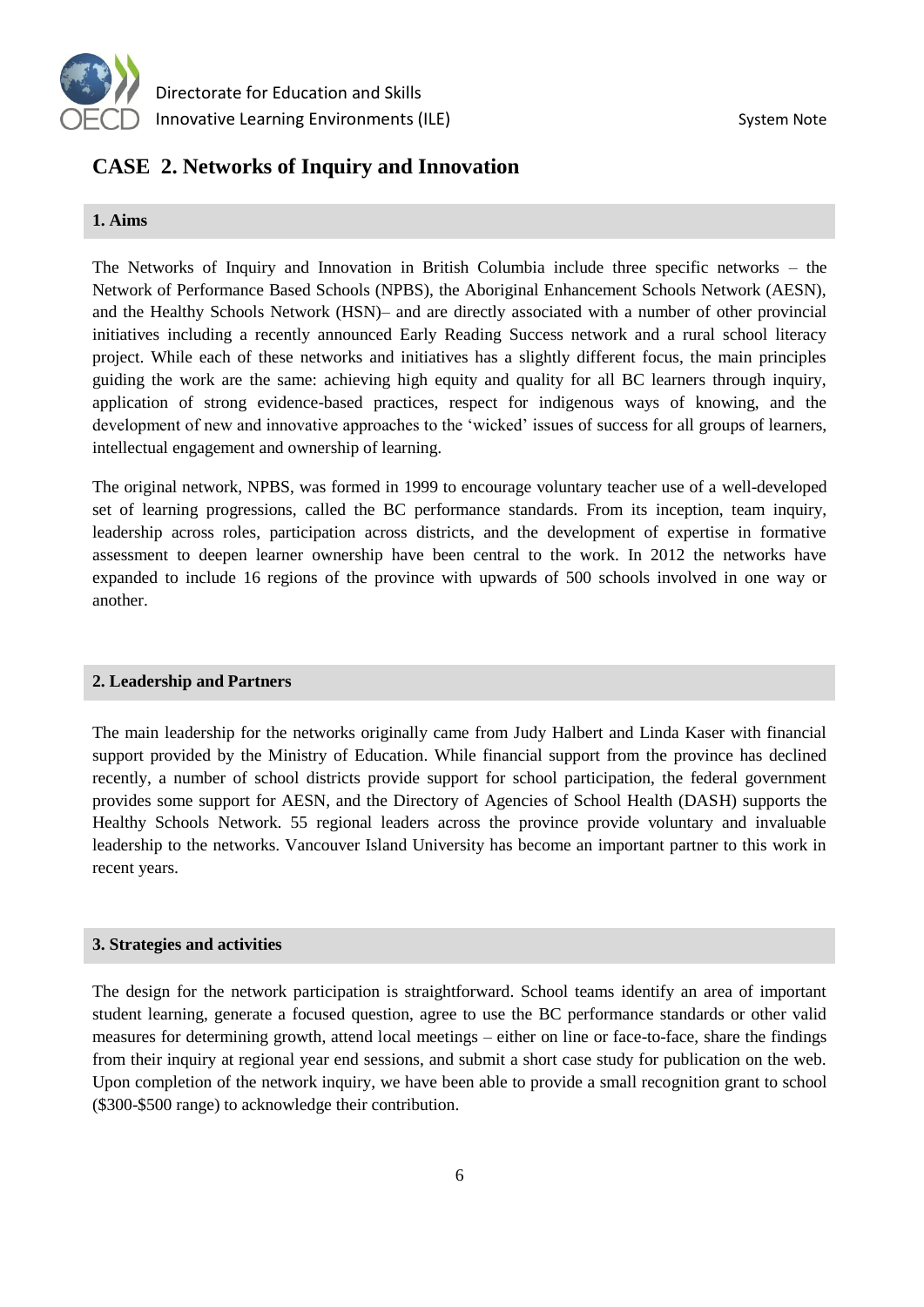

# Directorate for Education and Skills Innovative Learning Environments (ILE) System Note

Communication takes place through blogs, wikis, email listservs and the web. Articles are regularly published in the provincial journal *Adminfo* and network participants take advantage of every opportunity to present their work to provincial, national and international audiences. For instance, in 2009 when ICSEI was held in Vancouver, 25 network educators presented their inquiry work and since then, a number of these teacher leaders have presented in Malaysia, Cyprus and Sweden.

A key aspect of the networks is to determine and demonstrate what changes have been made to student learning using shared classroom based measures (the BC performance standards) to do so. This has ensured accountability, focus, and the opportunity to speed up the transfer of knowledge from one school to the next.

# **4. Context**

As mentioned earlier, the political education context in BC presents a number of challenges. Creating a third space that is not dominated by provincial politics or local rivalry has been extremely important. Because participation in the network is voluntary and cuts across roles, the teachers' association has been silently supportive. We have experienced two protracted labor disputes since the network started and in both occasions, teachers and principals valued the opportunity to sustain their network involvement despite job action precluding any participation in other forms of joint professional learning. A key reason this initiative has been sustained is that it is neither owned not controlled by the Ministry, teachers' associations or school districts.

#### **5. Resources**

Resourcing the network is and continues to be a challenge. Nevertheless, from these challenges has emerged considerable resourcefulness and creativity. The annual seminar generates some funding, a small federal grant has provided for video tapes of strong practice, a provincial grant in 2011-2012 provided some infrastructure support, and we are currently seeking foundation support. School districts contribute support in a variety of ways including supporting regional leaders to attend the seminar and fall planning sessions, providing support for regional meetings and release time for teachers, and supplementing the recognition grants to schools. DASH, which receives funding from the Ministry of Health, has been generous in providing support for regional leaders and for the annual seminar.

#### **6. Development over Time**

This initiative has been in place since 1999 and since then has expanded, morphed, and spread considerably. Initially only 34 schools within driving distance of the urban centre of Vancouver were involved, now participation is open to any school in any part of the province or the Yukon territory. At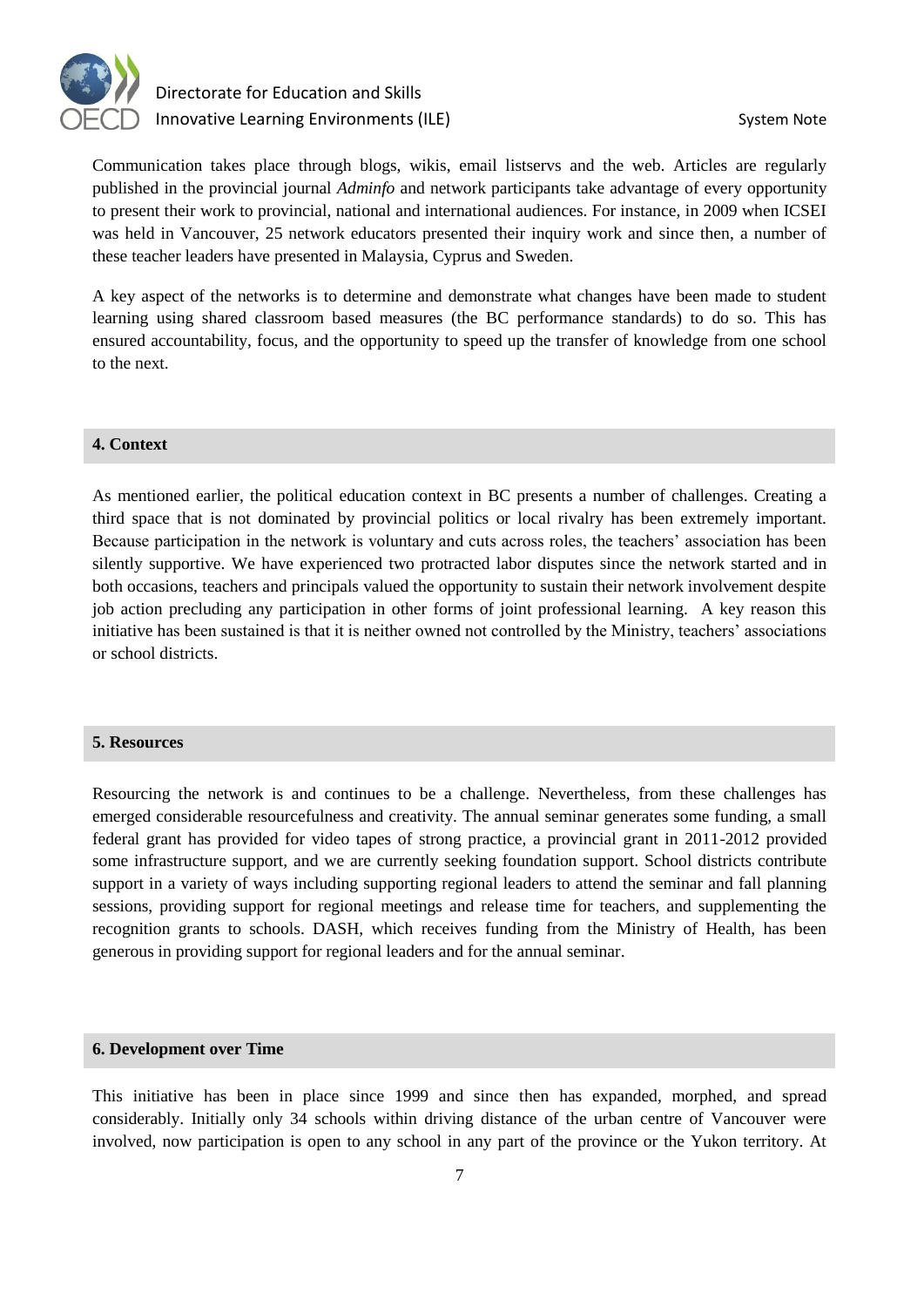

# Directorate for Education and Skills Innovative Learning Environments (ILE) System Note

different times this means that upwards of 500 schools are involved in one way or another. While the initial foci were on improving reading, writing, mathematical problem solving and social responsibility, the networks are now involved in healthy living, sustainability through Pop-Up Farms, innovative learning environments through the connection with the CIEL program, self-regulation, scientific understandings, Fine Arts, and Aboriginal understandings.

# **7. Evidence of effectiveness and efficiency**

Two research studies have been conducted. One focused on the impact of network involvement on principal leadership behaviour and the second was on the impact of network involvement generally. A review of the school case studies indicates that where schools stick with a focused inquiry over a 2-3 year period, substantial gains in student learning are realized. Further to these studies there is considerable anecdotal evidence about the impact of network involvement in creating linked inquiries across the province, sharing resources much more effectively, developing a common language and set of understandings particularly with respect to formative assessment and learner self-regulation, the development and sharing of innovative approaches, and improved outcomes for learners.

# **8. Success Factors**

The sustained focus on a discipline approach to inquiry, accountability through sharing of results, the leadership of the two provincial network leaders and the 55 regional leaders, the provision of an annual seminar, and the emphasis on the use of shared measures have contributed to the success of the networks. Also, providing a space where the focus is on learning and is not constrained by politics has been extremely important. While we believe that the recognition grants are very important – and respectful – schools have not been deterred from continuing with the networks even when the provision of the grants have been uncertain. We think that schools are motivated by the chance to be involved in something bigger than their own district or local area, and the chance to be connected to like-minded inquiry-oriented educators.

#### **9. Tensions and impediments**

The network has been successful in capturing the imagination and channeling the determination of leading edge educators through a disciplined and team oriented approach to inquiry. Now that inquiry seems to be in vogue and networks are seen as a powerful strategy for changing practice, we are seeing a proliferation of district-based networks and lots of talk about inquiry as a way forward. One concern with district based networks are that they can tend to be constrained by district norms. Some schools are seen as keeners; others seen as dragging their heels. A network that spans district boundaries releases schools from previous reputations and creates a safe space where the focus is purely on learning. We are also concerned about the recent enthusiasm for inquiry. Without a more disciplined approach focused on important areas of student